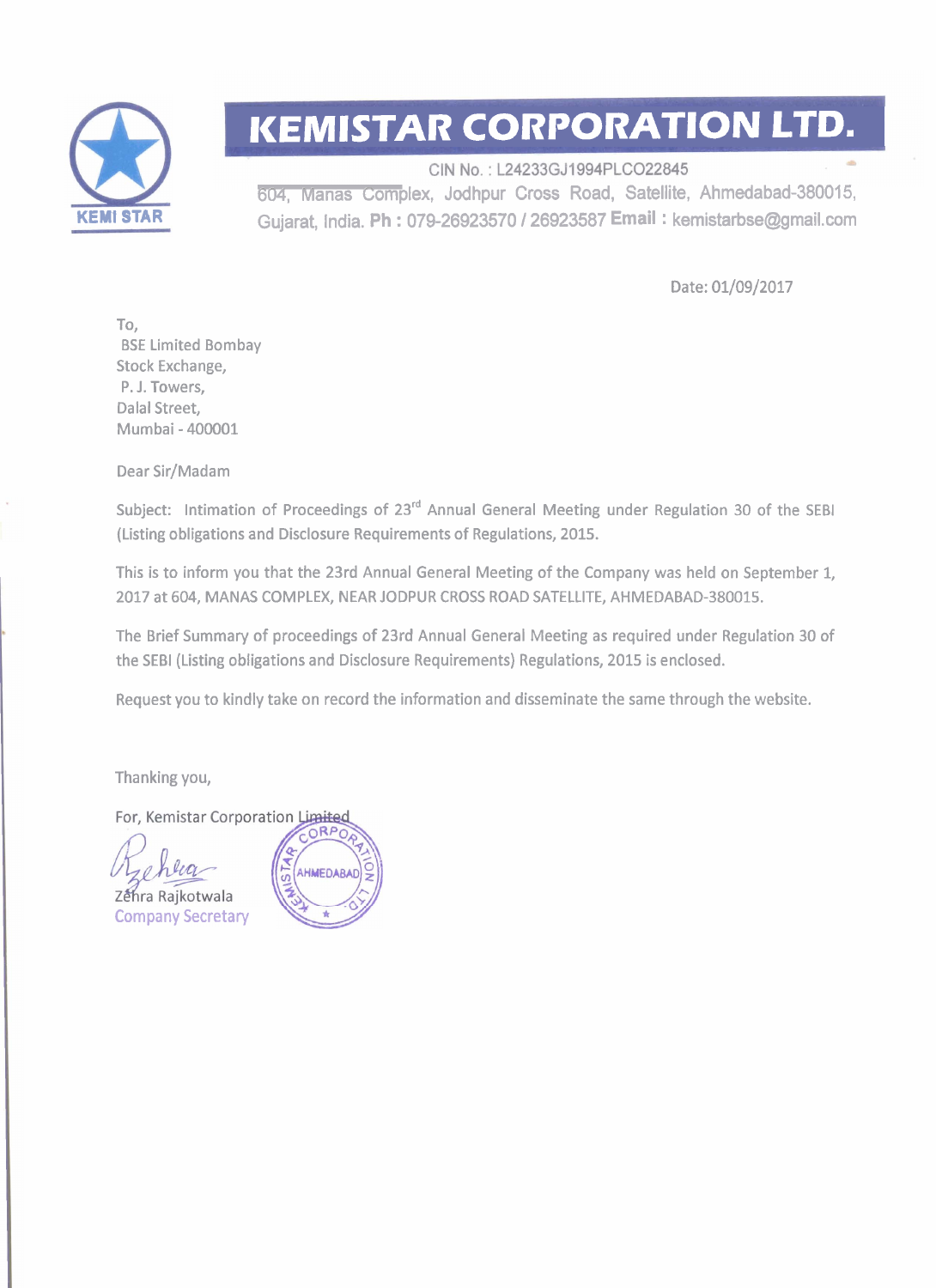

# **IKEMISTAR CORPORATION LTD.**

GIN No. : **L24233GJ1994PLC022845**  604, **Manas Complex, Jodhpur Cross Road, Satellite, Ahmedabad-380015,- Gujaat, India. Ph** :- **079-26923570 1 26923587 Email** : **kemistarbse@grnail.com** 

**PROCEEDINGS OF THE 23<sup>rd</sup> ANNUAL GENERAL MEETING OF KEMISTAR CORPORATION LIMITED HELD ON FRIDAY, SEPTEMBER 1,2017.** 

Pursuant to the Regulation 30, Part  $-$  A, Schedule III of SEBI (Listing Obligations and Disclosure Requirements) Regulations,2015 ('Listing Regulation"), we wish to inform you that 23<sup>rd</sup> Annual General Meeting was held on September 1,2017 at 11:OO A.M at 604, MANAS COMPLEX, NEAR JODPUR CROSS ROAD SATELLITE, AHMEDABAD-380015

The Meeting commenced with a silent prayer.

Ms. Zehra Rajkotwala, Company Secretary welcomed the members to the 23<sup>rd</sup> Annual General Meeting ('AGM') of the Company and introduced the Directors sitting on the dais.

She then introduced Mr. Gaurav Zinzuwadiya , Chartered Accountant in Practice who has been appointed as the Scrutinizer to scrutinize the entire voting process (remote e-voting and polling paper) in fair and transparent manner.

She, informed the members that the Company had provided the facility of remote E- voting to the members entitled to cast their vote and she further informed the members tat voting at the AGM shall be done by way of poll through polling paper.

Mr. Ketankumar Patel, Chairman of the Company presided over the 23<sup>rd</sup> Annual General Meeting. The requisite quorum being present Chairman called the meeting to order. All the Directors were present for the meeting.

After obtaining the consent of the members present, the notice convening  $23<sup>rd</sup>$  Annual General Meeting Director's Report of the Company along with the Auditor's Report were taken as read.

Chairman addressed the members and appraised them about the performance of the company during the financial year 2016-17 and the general economic scenario, regulatory changes which affected the Company during Financial year and also the prospects and future course of actions planned for the Company.

Ms. Zehra Rajkotwala, Company Secretary informed the members that the results of the remote evoting and physical poll shall be declared within stipulated time on the basis of Scrutinizer's Report and shall be placed on the Company's website and on the website on NSDL and will be communicated to the stock Exchanges where shares of the Company are listed.